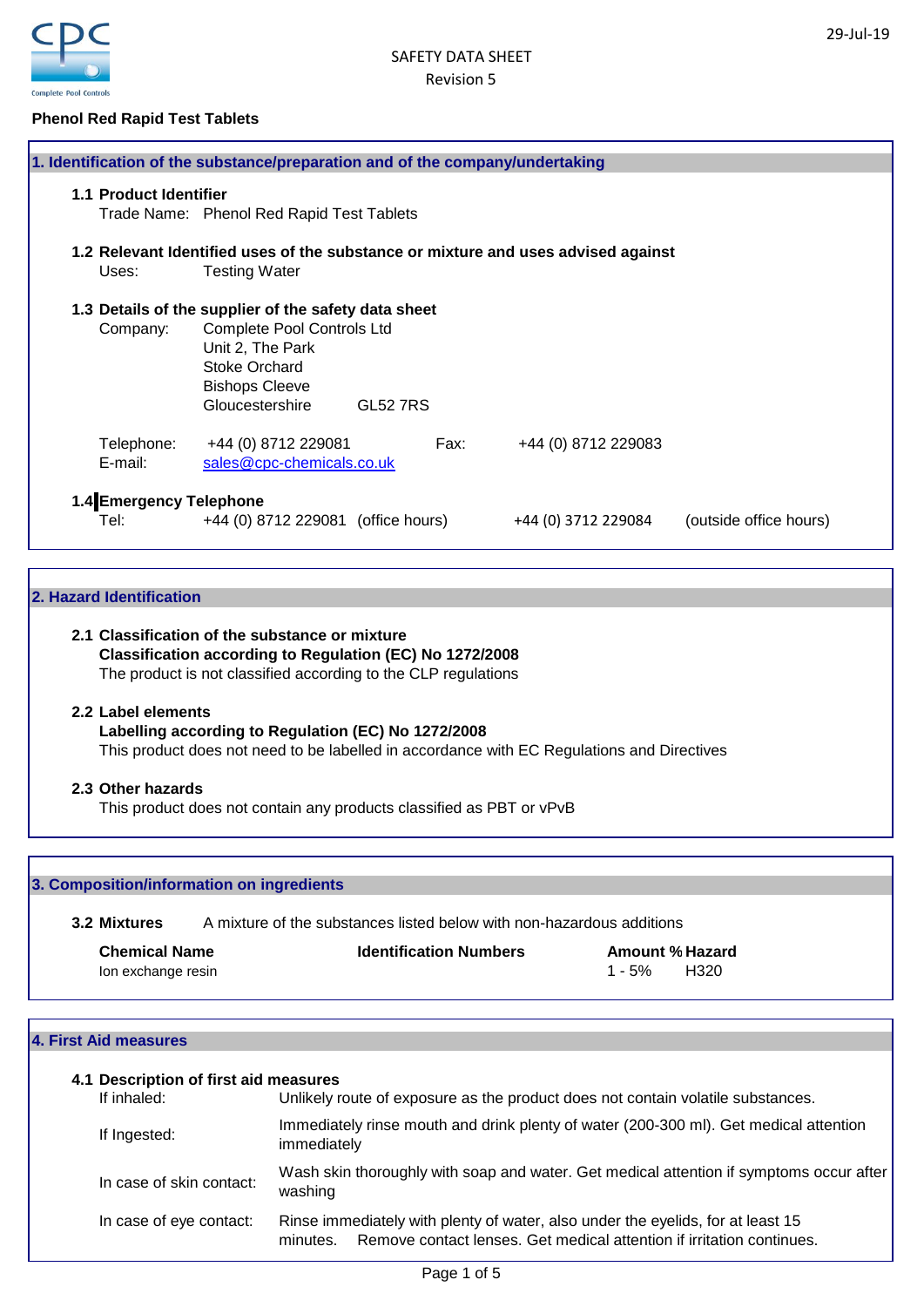| <b>Trade Name:</b> |  |
|--------------------|--|
|--------------------|--|

**4. First Aid measures**

## **Phenol Red Rapid Test Tablet**

**4.2 Most important symptoms and effects, both acute and delayed**

| Symptoms & effects:                                | No further information available.                                                                                                                                                                                               |
|----------------------------------------------------|---------------------------------------------------------------------------------------------------------------------------------------------------------------------------------------------------------------------------------|
| Treatment                                          | 4.3 Indication of immediate medical attention and special treatment needed<br>Treat Symptomatically.                                                                                                                            |
|                                                    |                                                                                                                                                                                                                                 |
|                                                    |                                                                                                                                                                                                                                 |
|                                                    | Use extinguishing measures that are appropriate to the surrounding<br>environment.                                                                                                                                              |
|                                                    | 5.2 Special hazards arising from the substance or mixture<br>Specific Hazards during fire fighting: No information available.                                                                                                   |
| 5.3 Advice for fire-fighters                       | No information available.                                                                                                                                                                                                       |
|                                                    |                                                                                                                                                                                                                                 |
|                                                    |                                                                                                                                                                                                                                 |
| <b>Personal Precautions:</b>                       | 6.1 Personal precautions, protective equipment and emergency procedures<br>Use personal protective equipment. Provide adequate ventilation.<br>Avoid contact with skin and eyes.<br>For personal protection see section 8.      |
| <b>6.2 Environmental precautions</b>               | Environmental precautions: Not relevant considering the small amounts used.                                                                                                                                                     |
|                                                    | 6.3 Methods and materials for containment and cleaning up                                                                                                                                                                       |
| Cleaning up                                        | Avoid generation and spreading of dust. Collect in containers and seal securely. Flush<br>the area with water.                                                                                                                  |
| 6.4 Reference to other sections<br>Other sections: | For personal protection see section 8                                                                                                                                                                                           |
|                                                    |                                                                                                                                                                                                                                 |
|                                                    |                                                                                                                                                                                                                                 |
|                                                    | Advice on safe handling: Use personal protective equipment. Avoid handling which leads to dust formation.                                                                                                                       |
| Hygiene measures:                                  | Smoking, eating and drinking should be prohibited in the application area. Wash<br>hands before breaks and at the end of workday.                                                                                               |
|                                                    | 5. Fire fighting measures<br>5.1 Extinguishing media:<br>Suitable extinguishing media:<br>Special protective equipment<br><b>6. Accidental release Measures</b><br>7. Handling and storage<br>7.1 Precautions for safe handling |

## **7.2 Conditions for safe storage, including any incompatibilities.**

| Storage Areas       | Store in a cool and well ventilated place.            |
|---------------------|-------------------------------------------------------|
| Containers          | Keep in original containers.                          |
| Fire & explosion    | The product is not flammable.                         |
| Further information | No further data available                             |
| Common storage:     | Keep away from food, drink and animal feeding stuffs. |
|                     |                                                       |

**7.3 Specific end uses** Specific use(s) Water Testing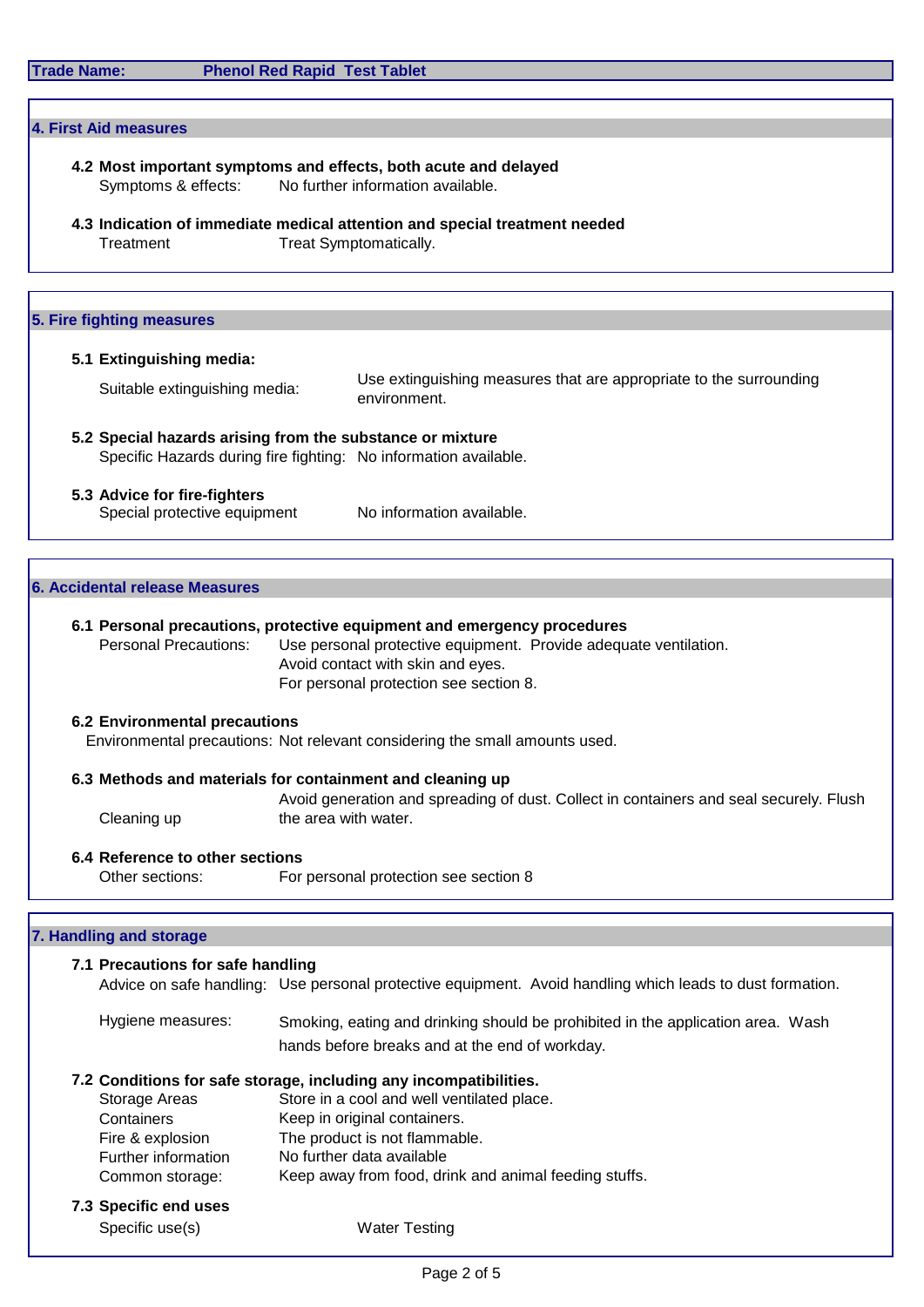| 8. Exposure control/personal protection       |                                                                                                                                                      |  |  |
|-----------------------------------------------|------------------------------------------------------------------------------------------------------------------------------------------------------|--|--|
| 8.1 Control parameters                        |                                                                                                                                                      |  |  |
|                                               | EU. Indicative Exposure and Directives relating to the protection of risks related to work exposure to chemical,<br>physical, and biological agents. |  |  |
| <b>Regulatory Basis:</b>                      | Not regulated                                                                                                                                        |  |  |
| 8.2 Exposure controls                         |                                                                                                                                                      |  |  |
|                                               | <b>Engineering measures</b> Refer to protective measures listed in sections 7 and 8.                                                                 |  |  |
|                                               | Personal protective equipment                                                                                                                        |  |  |
| Respiratory protection                        | No specific recommendation made, but protection against nusiance dust must be used<br>when levels above $10\text{mg/m}^3$                            |  |  |
| Hand protection                               | Use suitable protective gloves if risk of skin contact.                                                                                              |  |  |
| Eye protection                                | Tightly fitting safety goggles.                                                                                                                      |  |  |
| Skin and body protection Protective clothing. |                                                                                                                                                      |  |  |
| <b>Environmental exposure controls</b>        |                                                                                                                                                      |  |  |

## General advice: Good personal hygiene practises always advisable when working with chemicals.

## **9. Physical and chemical properties**

## **9.1 Information on basic physical and chemical properties**

| Form:                                      | Solid                                             |
|--------------------------------------------|---------------------------------------------------|
| Colour:                                    | <b>Red Brown</b>                                  |
| Odour:                                     | odourless                                         |
| Water solubility:<br>Explosive properties: | completely miscible.<br>Product is not explosive. |
|                                            |                                                   |

# **9.2 Other Information**

No further information available

## **10. Stability and reactivity**

| 10.1 Reactivity<br>Reactivity                        | No information available.                           |
|------------------------------------------------------|-----------------------------------------------------|
| <b>10.2 Chemical stability</b><br>Chemical stability | No decomposition if stored and applied as directed. |
| 10.3 Possibility of hazardous reactions              | Hazardous reactions: No hazardous reactions known   |
| 10.4 Conditions to avoid<br>Conditions to avoid      | Avoid excessive heat for prolonged periods of time. |
| 10.5 Incompatible materials<br>Materials to avoid    | No information available.                           |
| 10.6 Hazardous decomposition products                | Haz.decomp. products: No information available.     |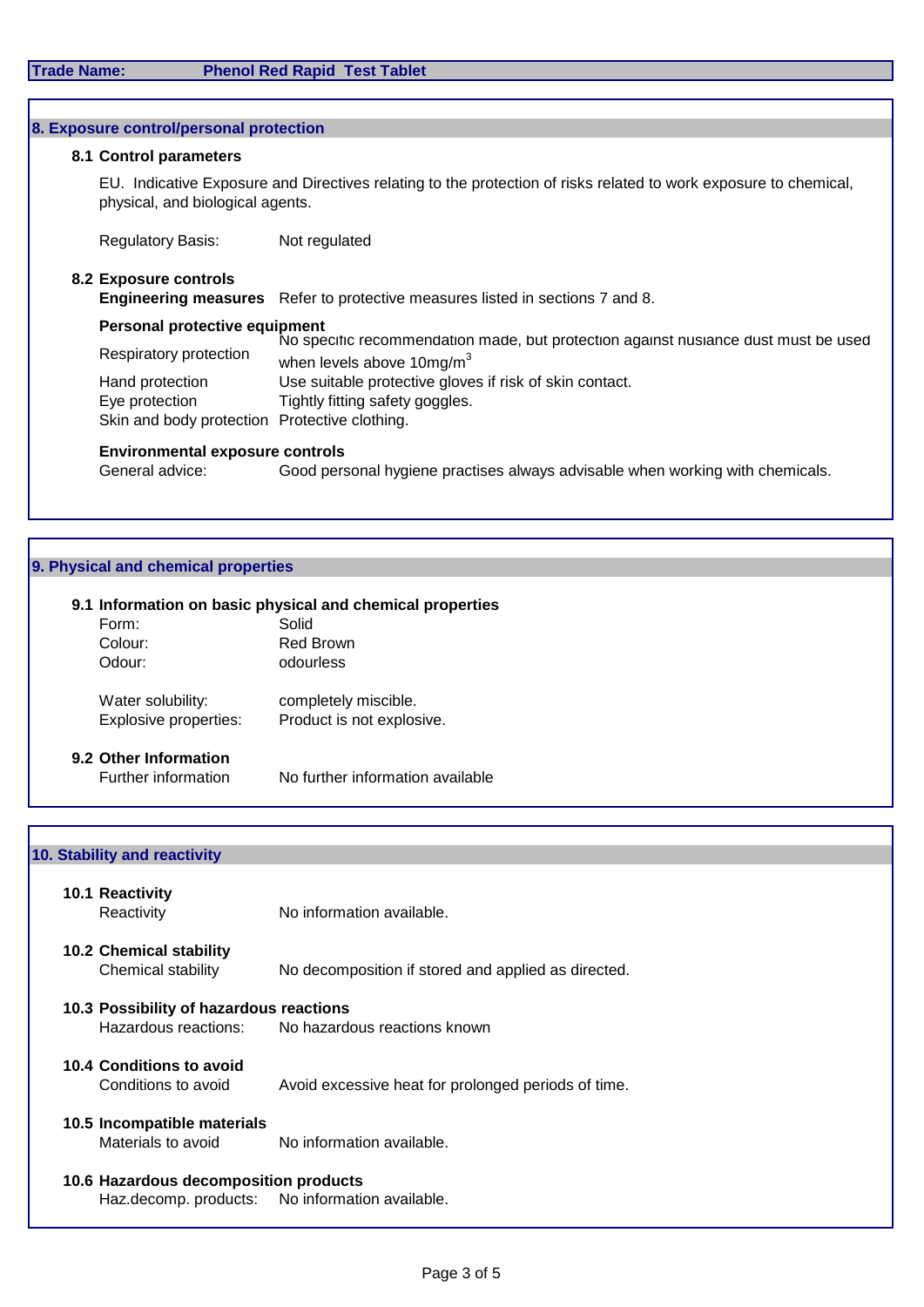**Trade Name: Phenol Red Rapid Test Tablet**

| 11. Toxilogical Information                                      |                                                                                    |
|------------------------------------------------------------------|------------------------------------------------------------------------------------|
| 11.1 Information on toxilogical effects<br><b>Acute Toxicity</b> |                                                                                    |
|                                                                  | If Swallowed: May cause discomfort if swallowed                                    |
| <b>Primary Irritant effect:</b>                                  |                                                                                    |
|                                                                  | On the skin: Powder may irritate skin after prolonged contact.                     |
|                                                                  | On the eyes: Particles in the eyes may cause irritation and smarting               |
|                                                                  | <b>Carcinogenic</b> This product is not listed as a carcinogen                     |
|                                                                  | <b>Mutagenic</b> No information available                                          |
|                                                                  | <b>Sensitization:</b> No sensitizing effects known                                 |
| Other information:                                               | No specific symptoms noted but this chemical may still have adverse health impact, |
|                                                                  |                                                                                    |

## **12. Ecological Information**

## **12.1 Toxicity**

There is no data on the etoxity of this product. The product components are not classified as envonmentally hazardous.

## **12.2 Persistence and degradability**

Persistence and degradability No data available

**12.3 Bioaccumlative potential**

Bioaccumlative potential No data available

**12.4 Mobility in soil**

Mobility in soil The product is soluble in water

## **12.5 Results of PBT and PvB assessment** This substance is not classified as PBT or vPvB according to the current EU criteria

## **12.6 Other adverse effects**

Other adverse effects No data available

#### **13. Disposal Considerations**

#### **13.1 Waste treatment methods**

-Disposal should be in accordance with local,state or national legislation

- -Do not reuse empty containers without commercial cleaning or reconditioning
- -Do not discharge into drains or the environment ,dispose to an authorised waste collection point

## **Classification**

Waste Codes in accordance with the European Waste catalogue (EWC) are origin-defined. Since this product is used in several industries, no Waste Code can be provided by the supplier. The Waste Code should be determined in arrangement with your waste disposal partner or the responsible authority

#### **14. Transport Information**

Not classified as hazardous for transportation.